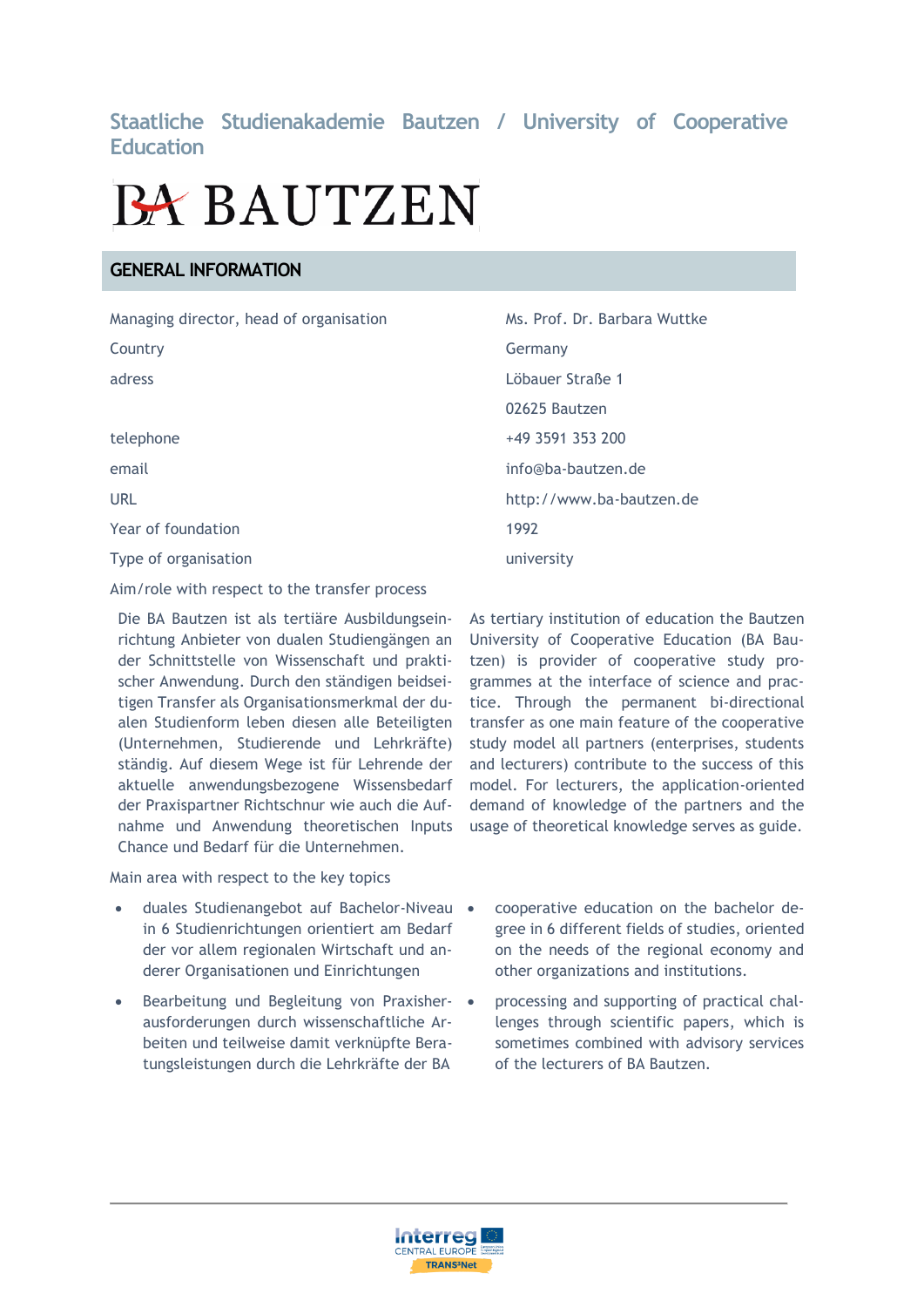Main contact person for transfer Mr. Prof. Dr. Albrecht Löhr telephone +49 3591 353-131 email loehr@ba-bautzen.de

## **OFFERED TRANSFER ACTIVITIES**

**services in terms of the identification and description of innovative and economically applicable ideas**

 $\blacksquare$  identification of current research results in research institutions, universities (e.g. using technology scouting)

**services in terms of the dissemination of innovative and economically applicable ideas**

## *publish and disseminate*

 user-oriented descriptions of the idea (technology), (such as technology offers and technology files): e.g. www.inku-ba-tor.de/downloads

## *publication modes and media*

- various print media
- newsletters/RSS
- brokerage events (events bringing together developers and potential users)/ meetings introducing economically applicable research results

## **services to bring together parties that could be relevant for the application of new ideas and technologies**

- $\blacksquare$  implementation of visits in research institutes or enterprises, especially for students
- $\blacksquare$  implementation of meetings, workshops, conferences (e.g. for initiating and intensifying contacts between science and business, for discussing detail information about innovative ideas and technologies): daily business of BA Bautzen
- $\blacksquare$  organisation of topic-specific workshops, fairs or similar activities in order to foster special ideas
- initiating and presenting/ moderating bilateral and subject-specific discussions held by technology suppliers and potential users

## **services in terms of the preparation of economic exploitation of an (innovative and economically applicable) idea/ technology**

- $\blacksquare$  contract research (e.g. initiating, bringing together the potentially exchanging parties, project management): Living cases on behalf of enterprises
- $\blacksquare$  consulting on technical issues in order to support the final implementation of new technologies or processes in enterprises: (e.g. support for adapting new technologies to the existing equipment in the company)